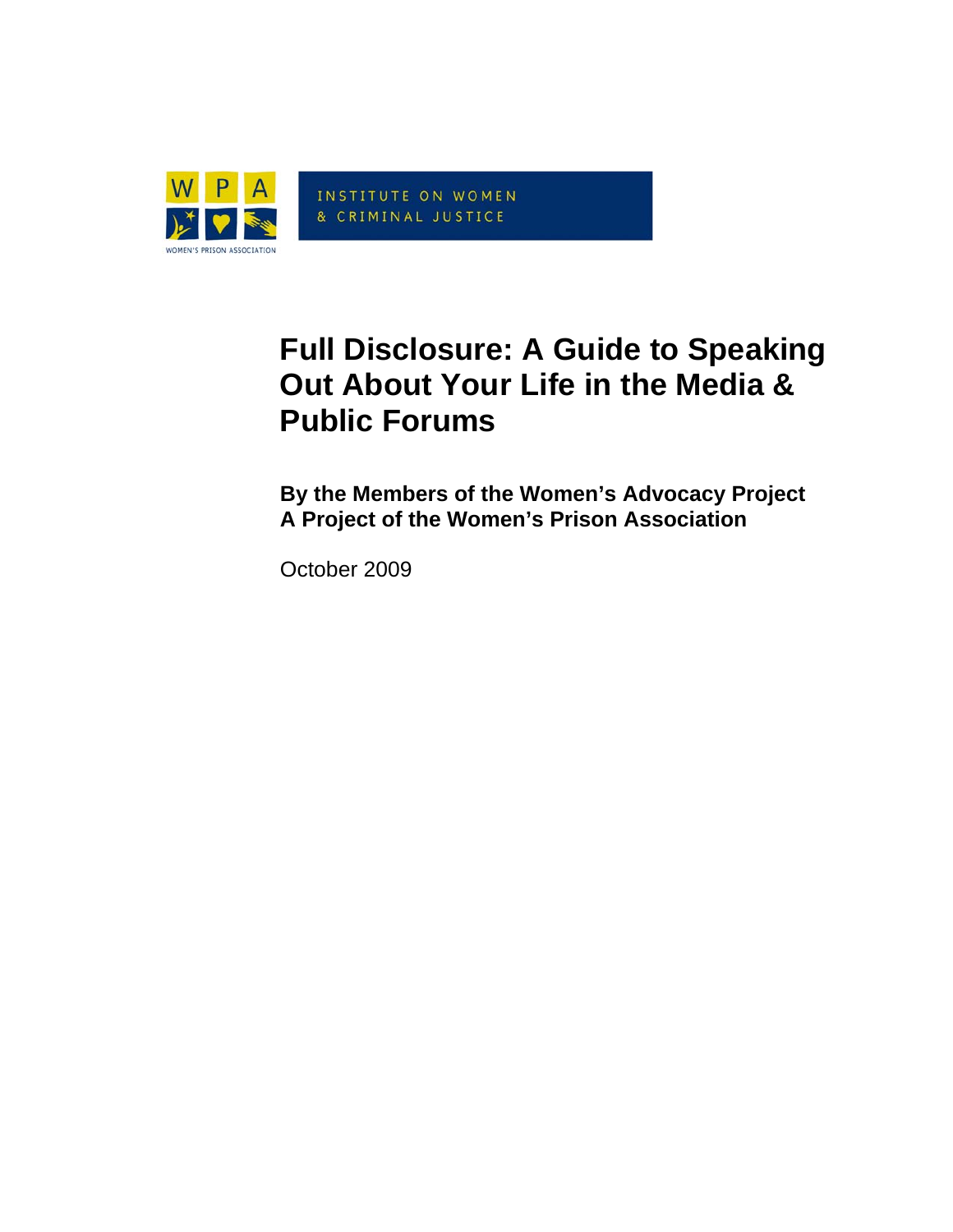

Women's Prison Association 110 Second Avenue New York, NY 10003

646.336.6100

[www.wpaonline.org](http://www.wpaonline.org)

#### **ABOUT WPA**

The Women's Prison Association is a service and advocacy organization committed to helping women with criminal justice histories realize new possibilities for themselves and their families. Our services make it possible for women to obtain work, housing, and health care; to rebuild their families; and to participate fully in civic life. Through the Institute on Women & Criminal Justice, WPA pursues a rigorous policy, advocacy, and research agenda to bring new perspectives to public debates on women and criminal justice.

#### **ABOUT THE WOMEN'S ADVOCACY PROJECT**

The Women's Advocacy Project (WAP) trains emerging leaders to craft solutions to the problems facing women in the criminal justice system. We are a diverse group of women who have had direct experience with the criminal justice system and other public systems such as child welfare, homelessness, and public assistance. Our group includes women who are college students, social service professionals, and dedicated advocates. We work together to transform our personal experiences into strategies for change. WAP is a project of the Institute on Women & Criminal Justice at the Women's Prison Association.

© 2009 Women's Prison Association & Home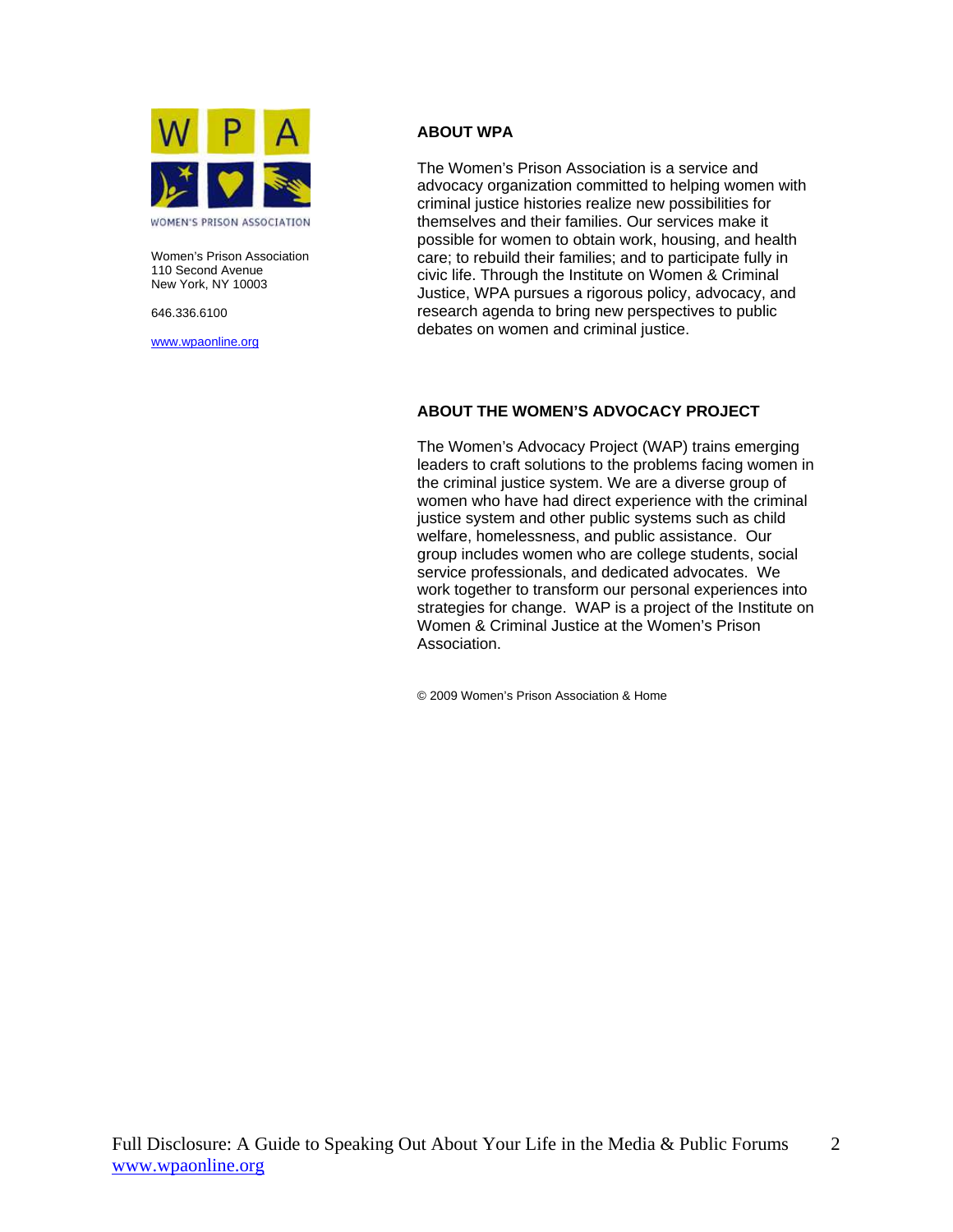As dedicated advocates, speaking out is one way we make change in the world. Our direct experiences with the criminal justice, homelessness, and the child welfare systems give us a unique perspective on public debates about these issues. When we speak about our personal experiences, people listen and understand important issues in new ways. Still, especially in the internet age, there can be drawbacks to sharing personal information in a public forum, even for a good cause.

While there is a lot of information available about how to be an effective public speaker or media spokesperson, there is little to guide someone trying to weigh the benefits and risks of taking advantage of these opportunities. This guide is intended to help people who are thinking about sharing personal stories in a public way. We hope it will help you make the best decisions for yourself and for the causes you care about.

# **Why Speak Out?**

We have had experienced both benefits and drawbacks in speaking out in public about our lives.

Some of the **benefits** of speaking out have been:

- Getting results! It is rewarding when we speak out about an issue and something changes as a result.
- Giving voice to issues that are not often talked about. We know these issues because we have lived them.
- Being a "reality check" through our experiences we can let people know what's really going on.
- Creating dialogue when we speak out and

become associated

"I speak out to be an example to my children" - Jackie

with an issue, people want to talk to us to continue the conversation.

• Personal growth – we have grown through speaking out about issues we are passionate about. For some of us, experience speaking out

has also been helpful in advancing our careers.

Some of the **drawbacks** some of us have experienced from speaking out have been: 

- Not having control over how widely a public appearance or media story will spread via the Internet.
- A long interview is boiled down to a sound bite or small quote, and not always our best quote.
- We have felt, in retrospect, that we disclosed too much.
- Some family members and employers have disapproved of our decision to disclose our personal stories in the media.

Full Disclosure: A Guide to Speaking Out About Your Life in the Media & Public Forums www.wpaonline.org 3

"I spoke to a reporter for two hours and all she mentioned

was my drug use." - Cathy

"If it's an issue that

concerns you, and speaking out can do something, then it's good to speak out" - Julia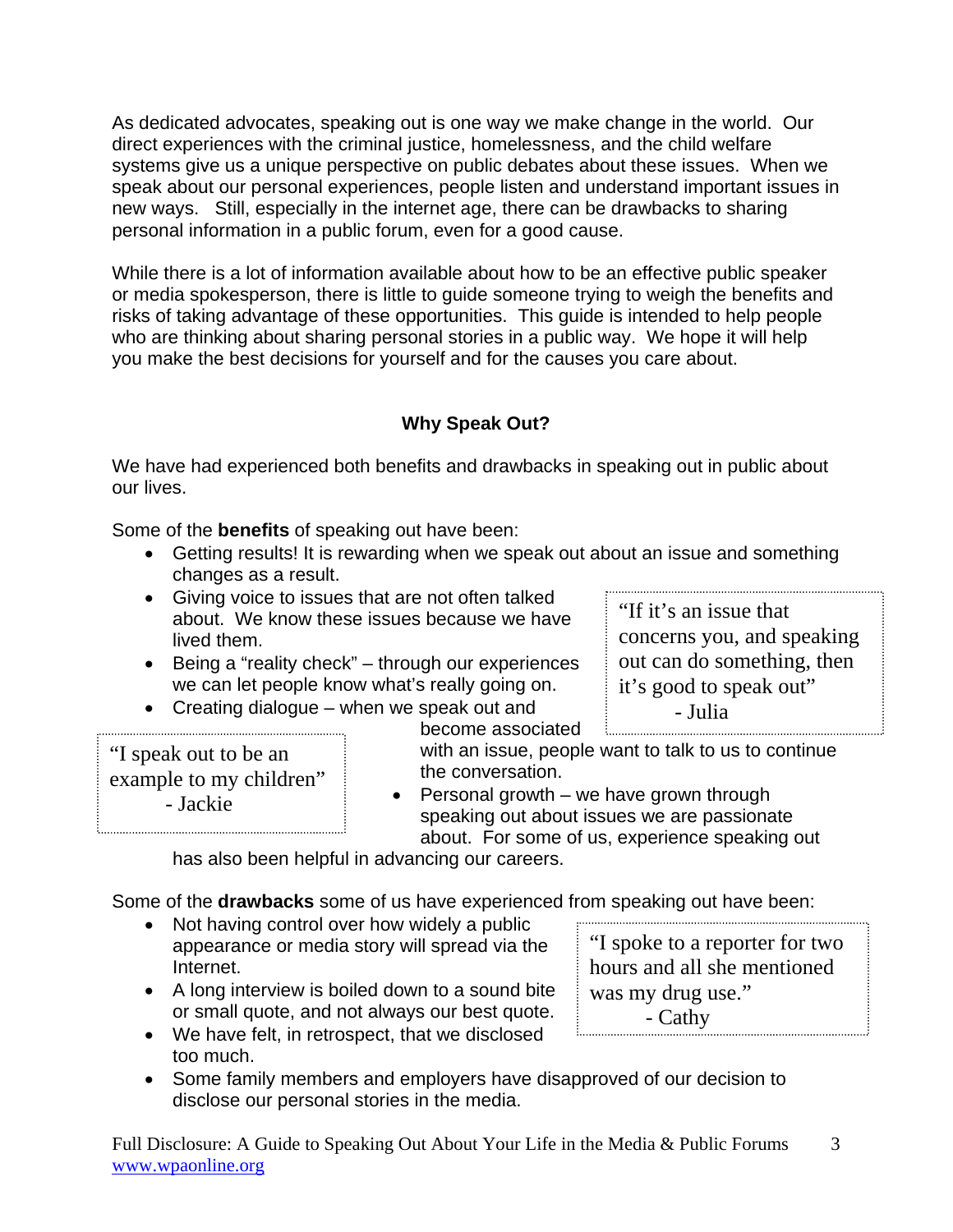## **Making Public Speaking and Media Opportunities Work For You**

## **When you are asked to appear in the media or a public forum, consider the benefits and risks before you say yes.**

Ask yourself:

- How will this appearance benefit the issue you are working on?
- How will this appearance benefit you, personally or professionally?
- Are there any risks to your family, children, or employment status if you speak out about certain personal issues?
- If this does not seem like a good fit for you, is there someone else you would recommend?

#### **Know what you are and are not comfortable speaking about publicly.**

Every person has different issues they do and do not want to speak about publicly. These are examples of things that some of us are comfortable talking about publicly, and others are not: nature of the crimes for which we were incarcerated, HIV/AIDS status, histories of domestic violence, sexual orientation, details of past substance abuse, affects of our incarceration on our children… the list goes on and on.

Only you can determine what are okay topics for discussion, and what is off limits. Take some time to think about what you are and are not willing to speak about. This will help ensure that you are not caught off guard should one of these topics come up.

**"**I like to say, 'Yes, I had a substance abuse issue,' but that's it. I don't go into details.**"**

You will also need to consider how you will respond if  $\qquad$  - Lucy you are asked about something you do not want to speak about. Here are some general pointers:

- o Be professional and keep it positive (don't get upset).
- o Be mindful of your body language.
- o Gently steer the conversation back to a preferred topic OR ignore the question and make a point more central to your purpose.
- o Answer a personal question with a more general response. (Example: Question: "Tell me, did your imprisonment result from you being abused as a child?" Answer: "What we know is that well over 80% of women who are in prison have suffered some kind of abuse, so this is a very important issue to consider.")

Finally, remember that the internet is forever. A news story that features your name and details about your past can be "Googled" by a potential employer five years from now. Consider what you do or do not want out there, thinking not only about your current situation but the future as well.